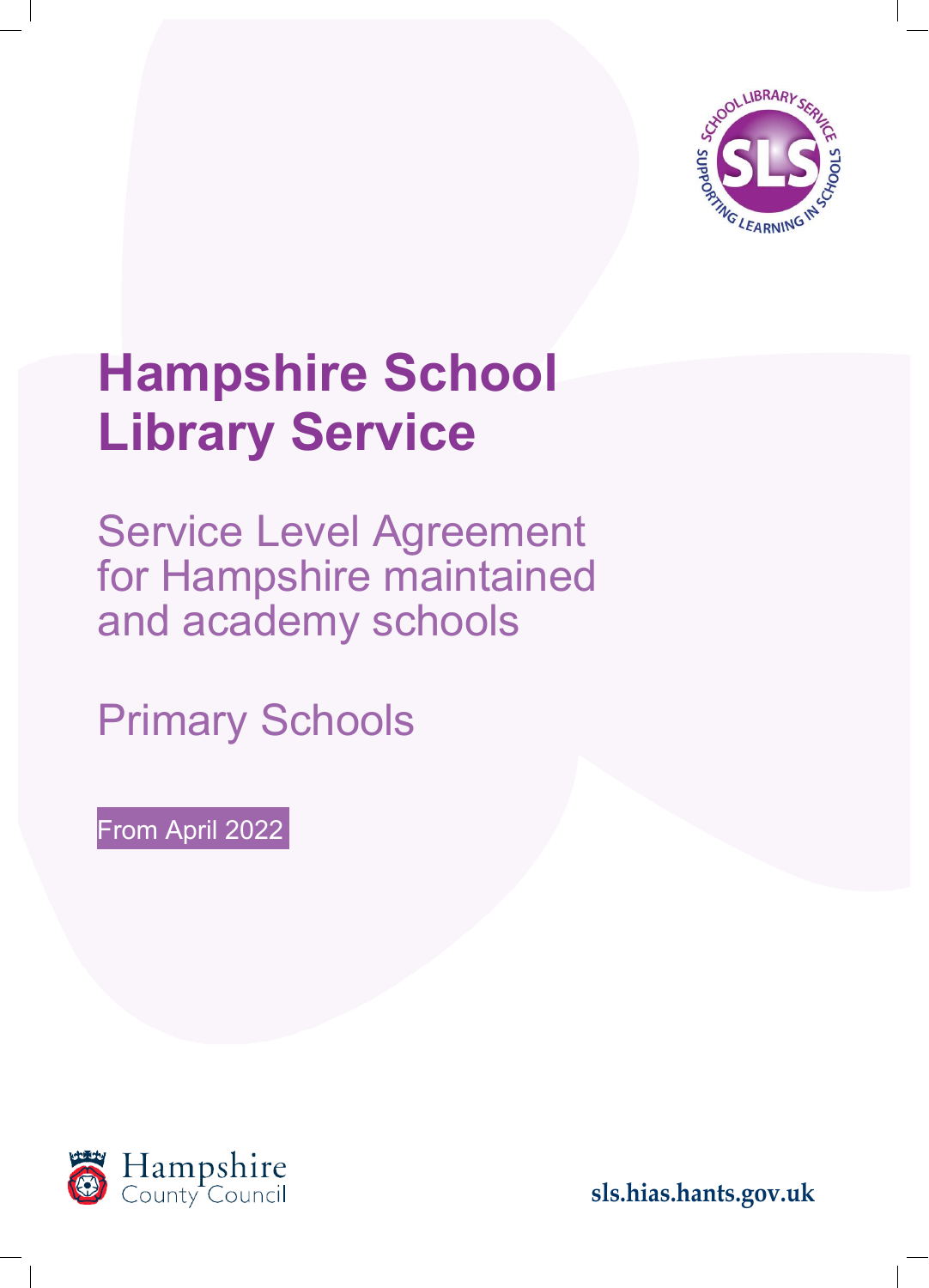# **Contents**

| Our services<br>4<br>1. Running and getting the most from your library 2. Books and resources 5<br>3. Reader development<br>5. Training and continuing professional development ______7 |  |
|-----------------------------------------------------------------------------------------------------------------------------------------------------------------------------------------|--|
|                                                                                                                                                                                         |  |
|                                                                                                                                                                                         |  |
|                                                                                                                                                                                         |  |
|                                                                                                                                                                                         |  |
|                                                                                                                                                                                         |  |
| Resolving disagreements <b>with the contract of the Resolving disagreements</b> with the content discussion of the                                                                      |  |
|                                                                                                                                                                                         |  |
|                                                                                                                                                                                         |  |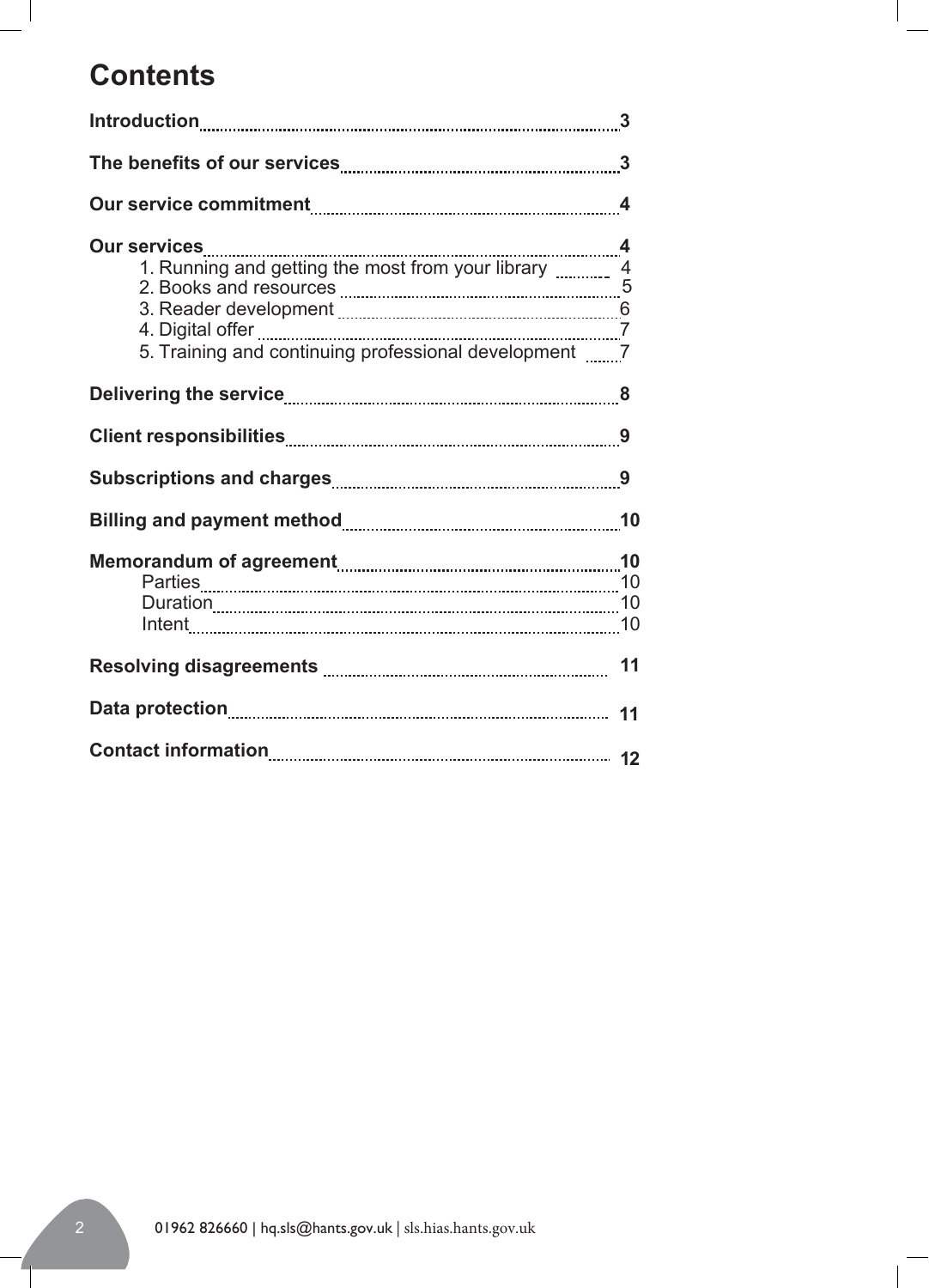# **Introduction**

**The School Library Service's vision is to support schools to have vibrant school libraries that play a central role in helping children and young people gain the knowledge, skills and attributes needed for learning, life and work.**

We support school libraries through the provision of resources and advice to foster wellbeing and achievement across the school community for each individual.

## **The benefits of our services**

Our highly experienced team are able to offer advice, guidance and assisted selection of resources, ensuring you make the most of your budget and maximise the learning opportunities for your pupils.

Our services help schools to:

- Utilise school libraries as a key resource central to the implementation of the curriculum through the provision of high-quality learning resources supplied in response to changing curriculum requirements.
- Provide a safe, trusted space for children and young people where they can be nurtured and develop independently as learners and individuals, contributing to the health literacy, social and mental wellbeing of pupils.
- Create a whole school reading culture, achieving high standards in literacy and encouraging lifelong reading habits through the provision of a wide selection of stock.
- Use technology appropriately to deliver high quality and efficient digital learning, ensuring access to trustworthy information.
- Use the school budget efficiently through access to a wide range of resources providing better value for money than direct purchase.
- Save staff time through the use of our professional expertise and practical assistance, allowing school staff to focus on core activity.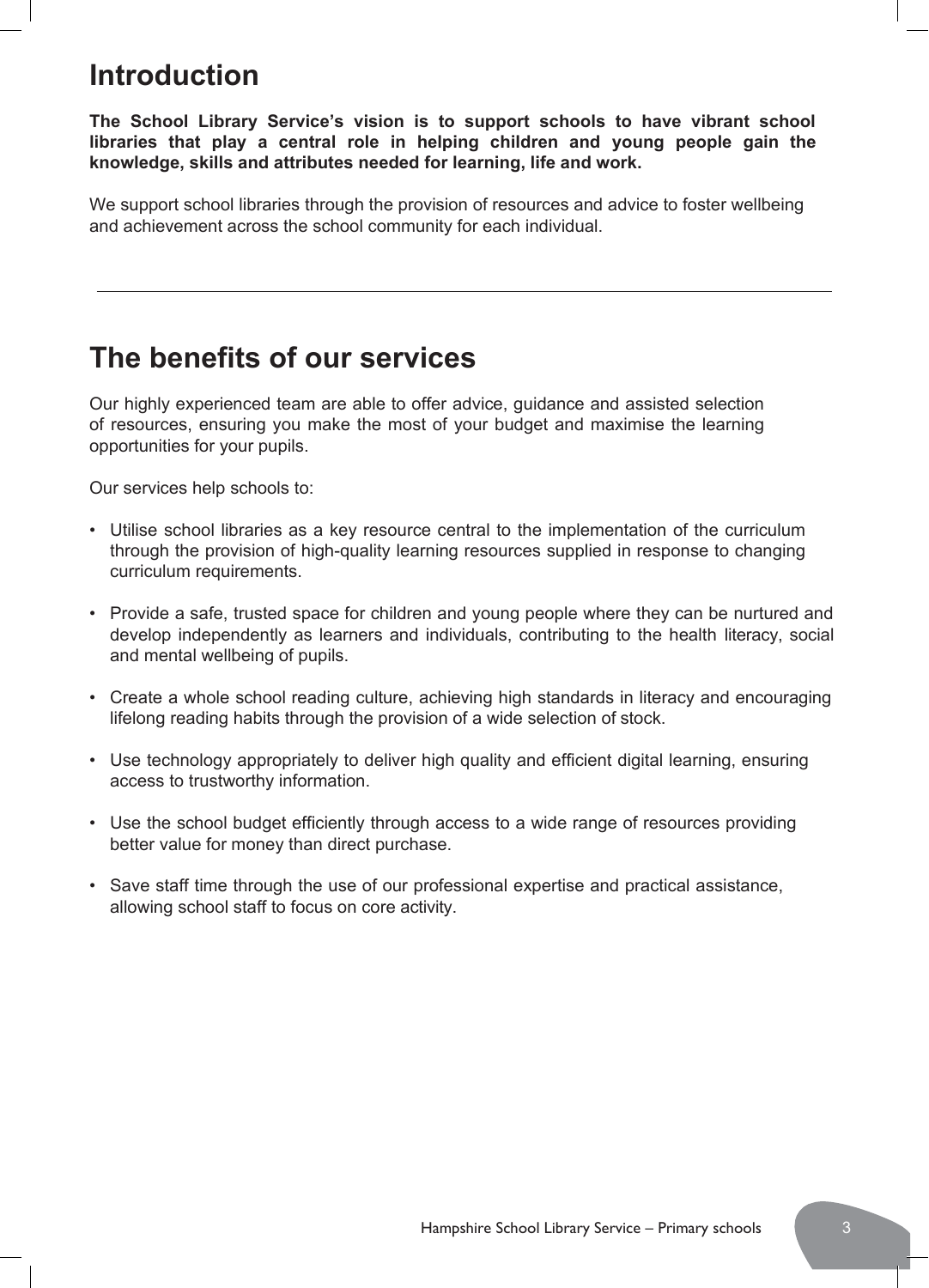# **Our service commitment**

- We will provide consistently high-quality advice and guidance using a team led by professionally qualified librarians specialising in children's publishing.
- We will provide access to physical and digital resources to support the curriculum which have been chosen for quality and appropriateness.
- We will respond to requests within one working week.
- We will seek feedback from our subscribing schools to ensure our service develops according to their needs.
- We will regularly communicate with schools about service developments and to ensure that you get best value of money for your subscription through our termly newsletters and virtual learning environment (Moodle) posts.

# **Our services**

SLS provides a wide range of resources and expert advice to support the curriculum and encourage reading for pleasure.

We offer advice and practical support in the following:

- 1. Running and getting the most from your library
- 2. Books and resources
- 3. Reader development
- 4. Digital offer
- 5. Training and continuing professional development

### **1. Running and getting the most from your library**

#### **Core service**

We provide on-going advice to schools on all matters concerning libraries, literacy and resources supporting them to deliver on local and national initiatives and strategies.

We offer advice and practical support in the following:

- Curriculum support
- Use of library related IT in the library
- Subject index poster
- Assessment of resource provision including stock diversity audits
- Literacy strategies such as information literacy and the promotion of reading for pleasure
- Evaluation of the library in the context of the school's priorities ie links to the School Improvement Plan
- Planning and designing libraries, their on-going development and policy planning
- Briefings for new senior management, English and literacy leads, and new head teachers
- Recruitment, induction and training of library staff
- Termly Library Teach Meets for library staff with CPD and networking content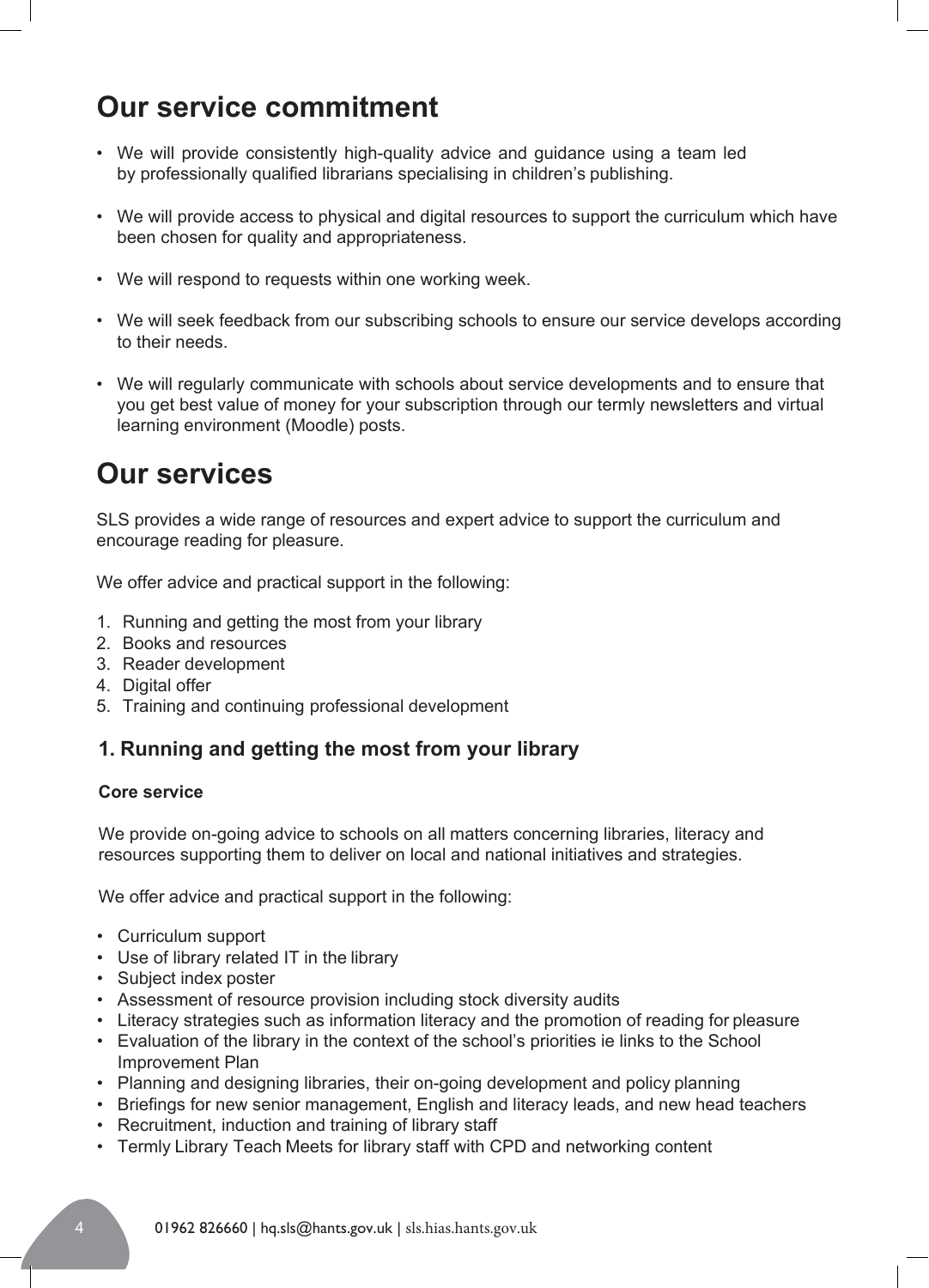### **2. Books and resources**

### **Core service**

We provide a comprehensive range of professionally selected resources to support the learning needs of the pupils, that provide information, enrichment and support, and that are current in format and content.

• Schools will be loaned up to three resources per pupil, providing a breadth of quality material to support the curriculum, learning and reading for pleasure, rather than multiple copies of the same titles

• A minimum of 200 items will be provided to all schools regardless of size to ensure impact and value for money from the service

• Schools may exchange resources according to need throughout the year but a maximum of 200 resources may be exchanged at any one time

- o Two assisted selection exchanges are provided annually with stock delivered to and collected from the school
- o School staff can also exchange stock by appointment at their local centre
- o A request and collect service is offered subject to availability

• Resources to support special requests can be provided at any time, returns will need to be booked through the education courier service

• Subject to availability and school size, a school may borrow multiple group sets of 7 books a term to support reading in school. This may include two sets of the same title

- SLS @ Home service to provide pupils least likely to have access to books at home with targeted reading material over the longer school holidays
- A school may borrow one story sack a term

• Access to Hampshire SLS eBook platform including a large selection of eAudio and access to eComics and eMagazines

• Personal Shopper - SLS staff will select suitable resources according to the specific needs of individual schools to help them spend their local book fund. This tailored service offers the opportunity for schools to realise savings in time and money

• Schools have access to an online bookshop which includes access to SLS booklists. Competitive discounts are given to Hampshire SLS subscribing schools. The online bookshop allows schools to search for specific curriculum topics, resources to support Accelerated Reader and book banding. All resources are supplied at a competitive discount. They can be supplied fully classified and serviced to the school's requirements at a small additional cost

• An annual trip to a library supplier

### **Optional services**

- Extra resources above the standard allocation may be leased by arrangement at a cost per item
- Additional group sets above your school's generous allowance can be borrowed for an additional fee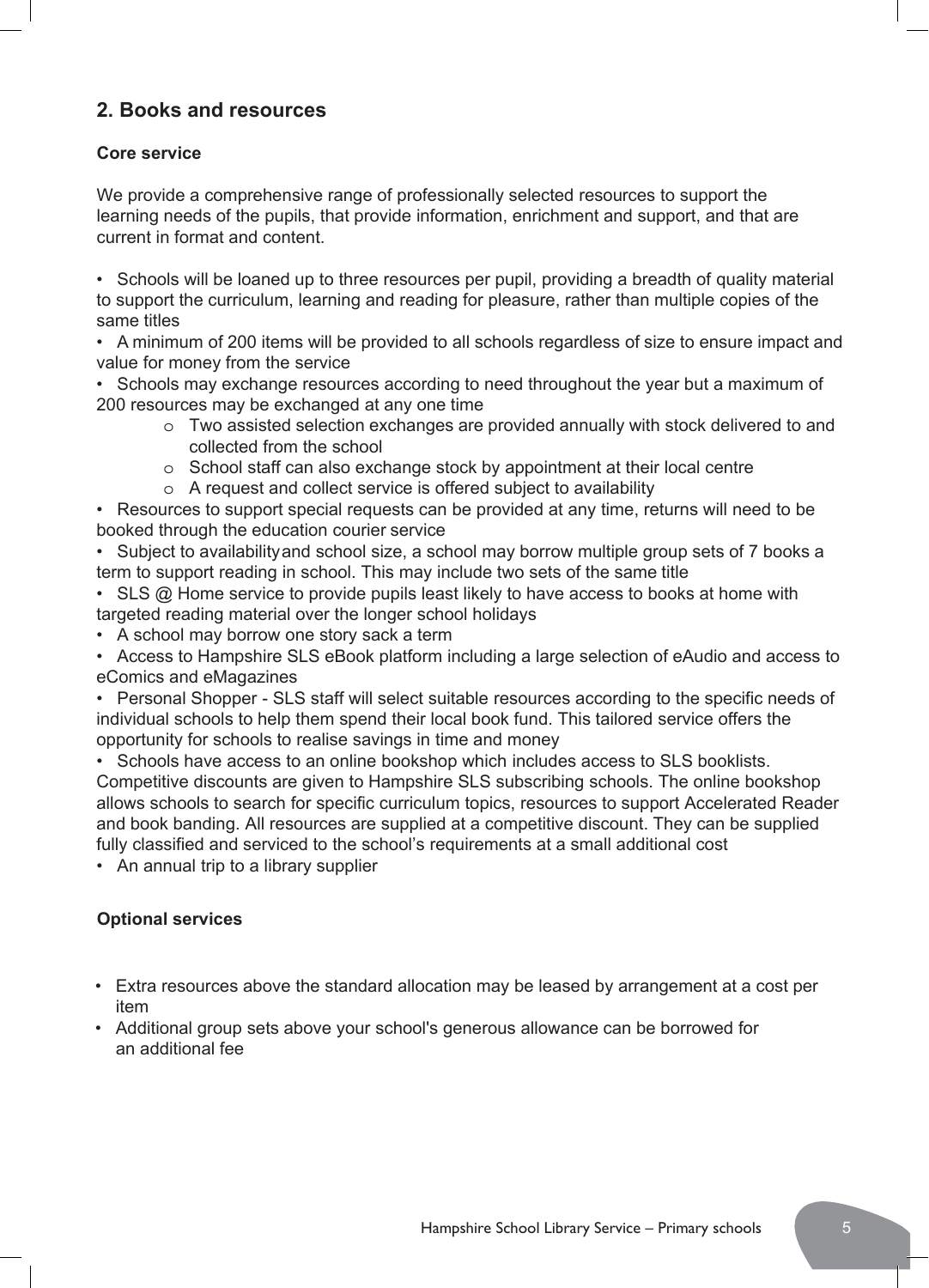### **3. Reader development**

#### **Core service**

We provide exposure to authors and guidance towards the best appropriate texts, which can increase the enjoyment, attitudes and confidence of pupils and staff in both reading and writing

- Annotated curriculum and literacy-related booklists, available to download from our virtual learning environment (Moodle)
- Support for reading at home through downloadable booklists from our virtual learning environment (Moodle) for transition years and leading twilight events in school
- Staff meetings to promote new resources
- Book Week support
- We provide forums for the exchange of recommendations by both SLS and school staff e.g., Book Cafe's
- Recommendations for authors, poets and storytellers who can visit schools
- In-school reading challenges created by SLS on topical themes including materials such as reading passports and certificates.
- Reading for Pleasure audits including evaluation of the whole school's reading culture
- Liaise with English managers to develop reading in schools
- eLearning for Pupil Librarians

### **Optional Services**

- Participation in the Hampshire Book Awards, aimed at Year 1, Year 4 and Year 5 pupils to encourage reading for pleasure, group debate and pupil voice
- Meet the Author events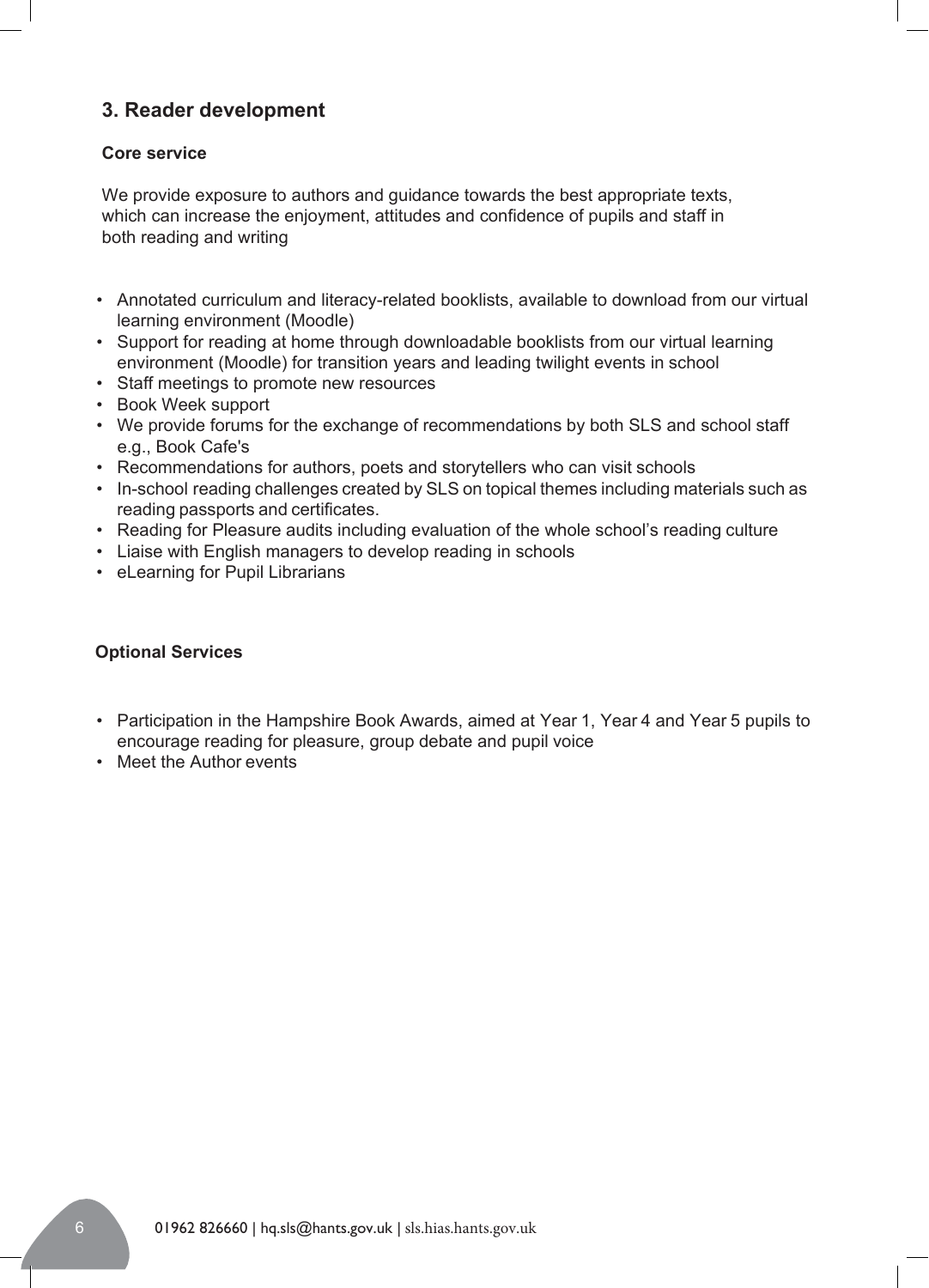### **4. Digital offer**

### **Core service**

We support subscribing schools to achieve best practice in using IT in the school library.

- Supporting information and guidance on computerised library management systems including how to get best value for money from them
- Subscription to Hambase, our catalogue database which saves schools time by downloading data for the resources schools have purchased or borrowed through the SLS
- Unlimited access to our virtual learning environment (Moodle) including advice and guidance for the school library
- Support and advice on using the eBook platform effectively and safely

### **Optional Services**

- Schools can enhance their own eBook offer by purchasing additional eBook titles via the Hampshire SLS platform
- Self directed eLearning on local library management system use and exploitation for subscribing schools

### **5. Training and continuing professional development**

### **Core Service**

We provide a range of learning activities to support CPD of all staff responsible for the school library

•

- Termly Library Teach Meets focused on school library related issues to promote current awareness and good practice and to facilitate networking opportunities
- On request, SLS Advisers can attend school staff meetings to talk about and advise on a range of issues, such the benefits of a computerised library management system or highlighting the best newly released books
- Access to eLearning and library related information and guidance on the SLS Virtual Learning Environment (Moodle) including newsletters, national and local initiatives and training help sheets
- Online information literacy package for use across KS1 and KS2 including materials for teaching study skills, research skills and library skills across the curriculum
- Curriculum and literacy related booklists regularly updated for currency and relevance

### **Optional Services**

- Details of our programme of chargeable courses on library and literacy-related issues will be sent directly to the school with preferential rates for subscribing schools
- School-based INSET can be arranged on any library or reading related topics
- A managing your primary school library course aimed at library managers to develop their practical skills in delivering an effective library service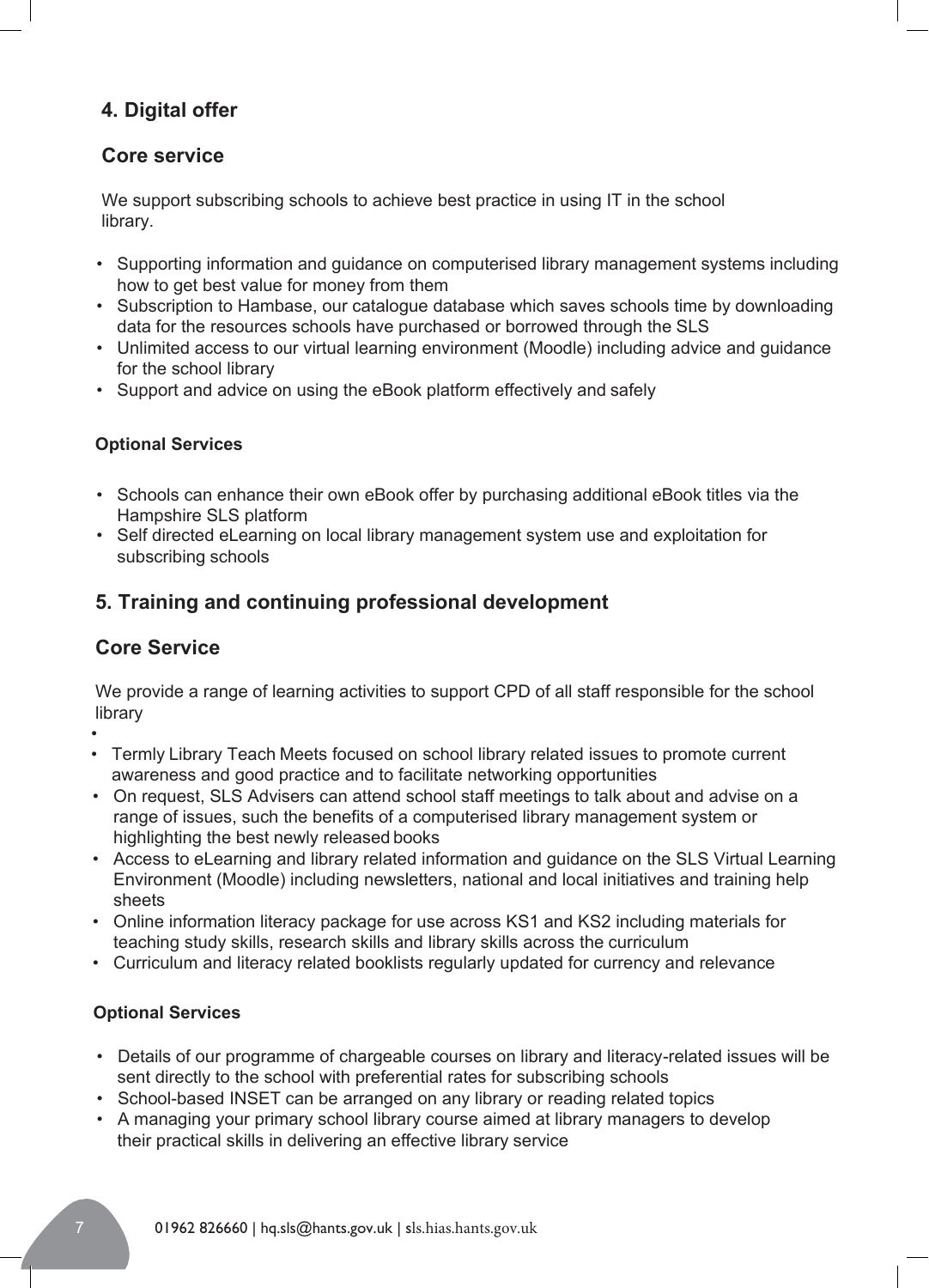# **Delivering the service**

We operate from a number of centres throughout Hampshire with professionally qualified and experienced staff, managed from SLS headquarters, Fareham. Staff are recruited according to safe recruitment and have been DBS checked.

We provide resources which are professionally evaluated and targeted for supporting the whole school curriculum. These resources are regularly reviewed and edited to ensure they meet the current educational and recreational needs of children and young people. Due care should be given to resources on loan from the Hampshire School Library Service including ensuring that any additional labelling is temporary and can be easily removed.

All SLS Lead Advisers and Advisers are experienced in their field. Their performance and development is reviewed regularly and they are expected to maintain up-to-date information and knowledge in their specialism.

Monitoring of all work and quality assurance is a continuous process undertaken by Hampshire School Library Service in partnership with each subscribing school.

Schools must work with Hampshire School Library Service staff to ensure that they regularly exchange stock to remain within their allocation to avoid being charged at the additional leasing rate for excess stock.

Our advisory and reader development activities are provided through mixed virtual and physical delivery, in flexible ways to suit school needs and for activities to have the most impact.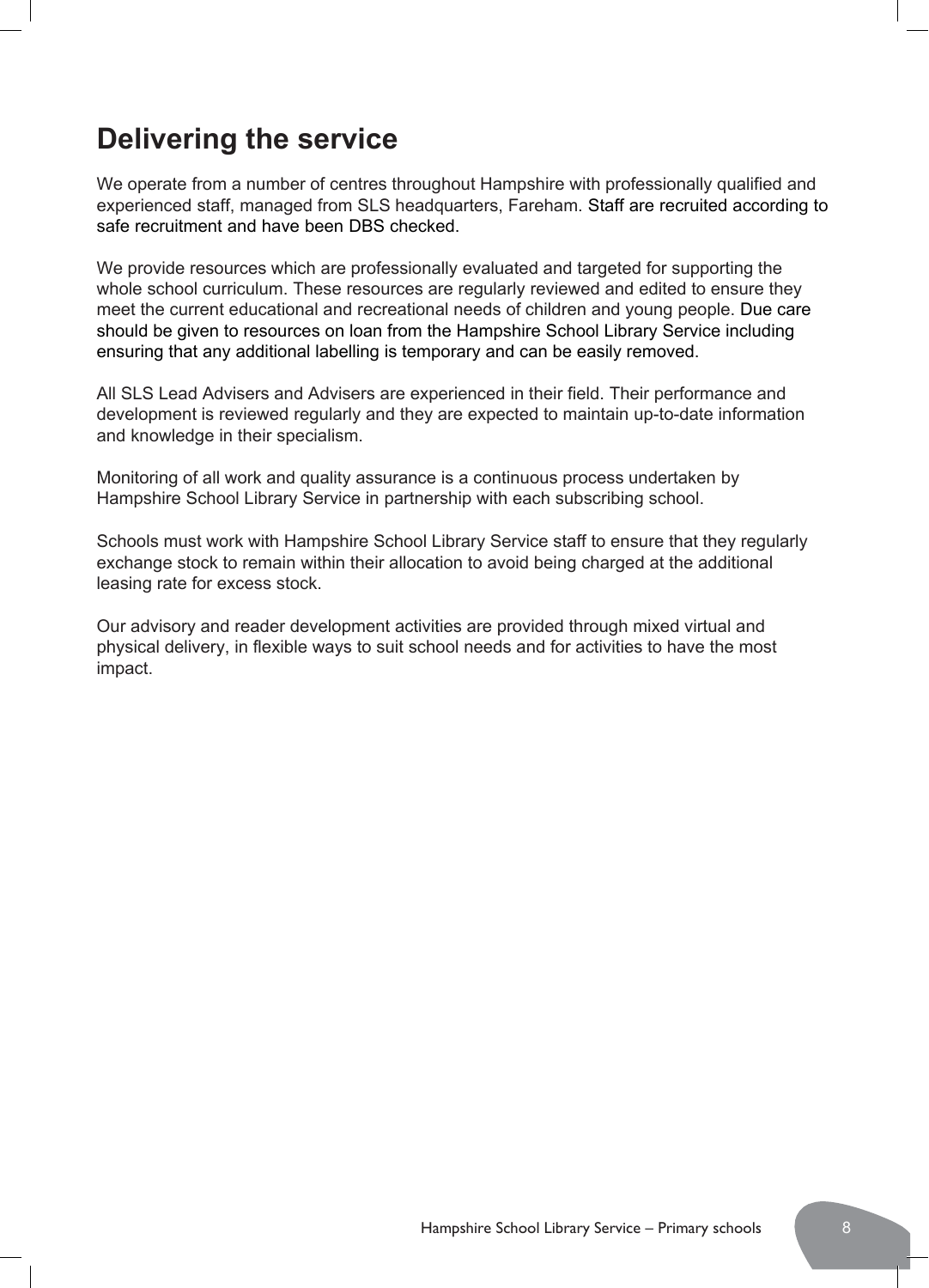# **Client responsibilities**

- All resource exchanges will take place under local agreement with the SLS Lead Adviser and requests for specific titles or subject areas supplied in advance
- Due care should be given to resources on loan from the Hampshire School library Service
- A loss rate of up to 3% of resources in any one year is acceptable. Where losses exceed 3%, schools will be required to meet the cost of replacement.
- Any resources on loan to schools from the Hampshire School Library Service remain the property of Hampshire School Library Service. Schools not subscribing to the service will be required to return all loaned resources and will be charged for all losses.

# **Subscriptions and charges**

| Core service - Charges 2022-23                                                                                                                                                                                    |                                         |
|-------------------------------------------------------------------------------------------------------------------------------------------------------------------------------------------------------------------|-----------------------------------------|
| • Three books per pupil plus eBooks<br><b>Advisory service</b><br>• Digital offer<br>• Reader development<br>• Current awareness<br>• Training and development services<br>Access to all core purchase facilities | £695 per school<br>plus £6.40 per pupil |

| <b>Optional service - Charges 2022-23</b>        |                |  |
|--------------------------------------------------|----------------|--|
| In-school training sessions                      | £65 per hour   |  |
| Additional leasing facilities                    | £3.60 per item |  |
| Additional group sets                            | £10 per set    |  |
| Average resource price for losses over 3% a year | £6.00 per item |  |

Nursery pupils can be included at a rate of 0.6 of the per pupil cost.

#### **Hampshire County Council reserves the right to review prices annually in line with inflation and market conditions.**

All prices will be reviewed annually and communicated to schools via School Communications.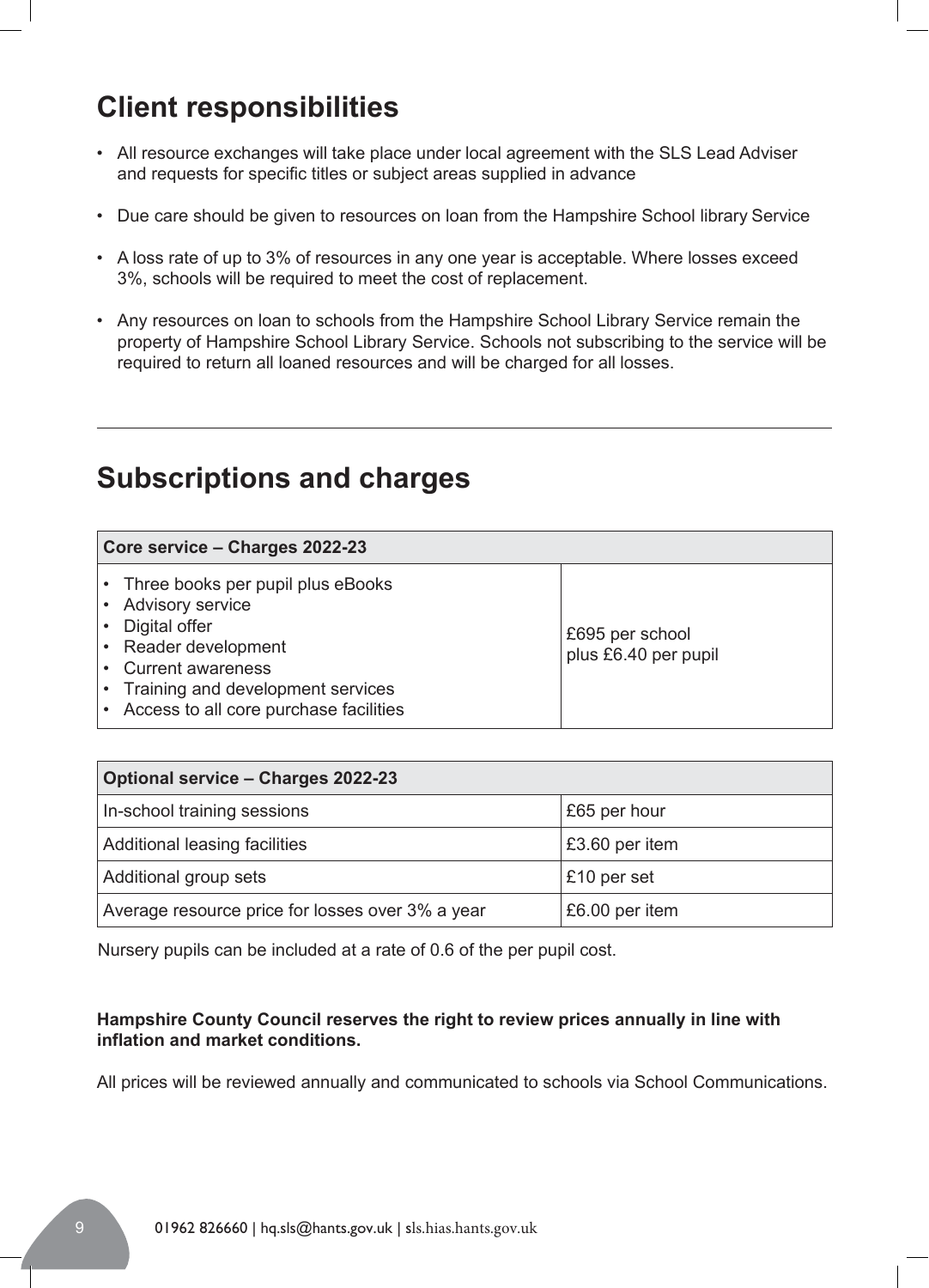# **Billing and payment method**

- The premium will be payable annually in April or May via internal transfer for schools using the County Council's IBC system, or in response to an invoice for those using a different accounting system.
- Charges will be detailed in the school's IBC statement with transfers being regarded as accepted unless disputed within 28 days. Similarly, invoices should be settled within 28 days of receipt.
- Schools choosing additional options will be charged either through IBC or by invoice.

## **Memorandum of agreement**

### **Parties**

This agreement is made between the governing body of the school (the client) and The School Library Service, Hampshire County Council (the service provider).

### **Duration**

This agreement will run from 1 April 2022 with a minimum duration of 1 year unless varied by agreement between the parties. A school can terminate this agreement by giving six months' notice in writing to the School Library Service Manager.

### **Intent**

The intent is to regulate dealings between the parties by setting out respective obligations relating to performance and payment for services.

Schools who opt out and then wish to re-subscribe may be charged a re-joining fee.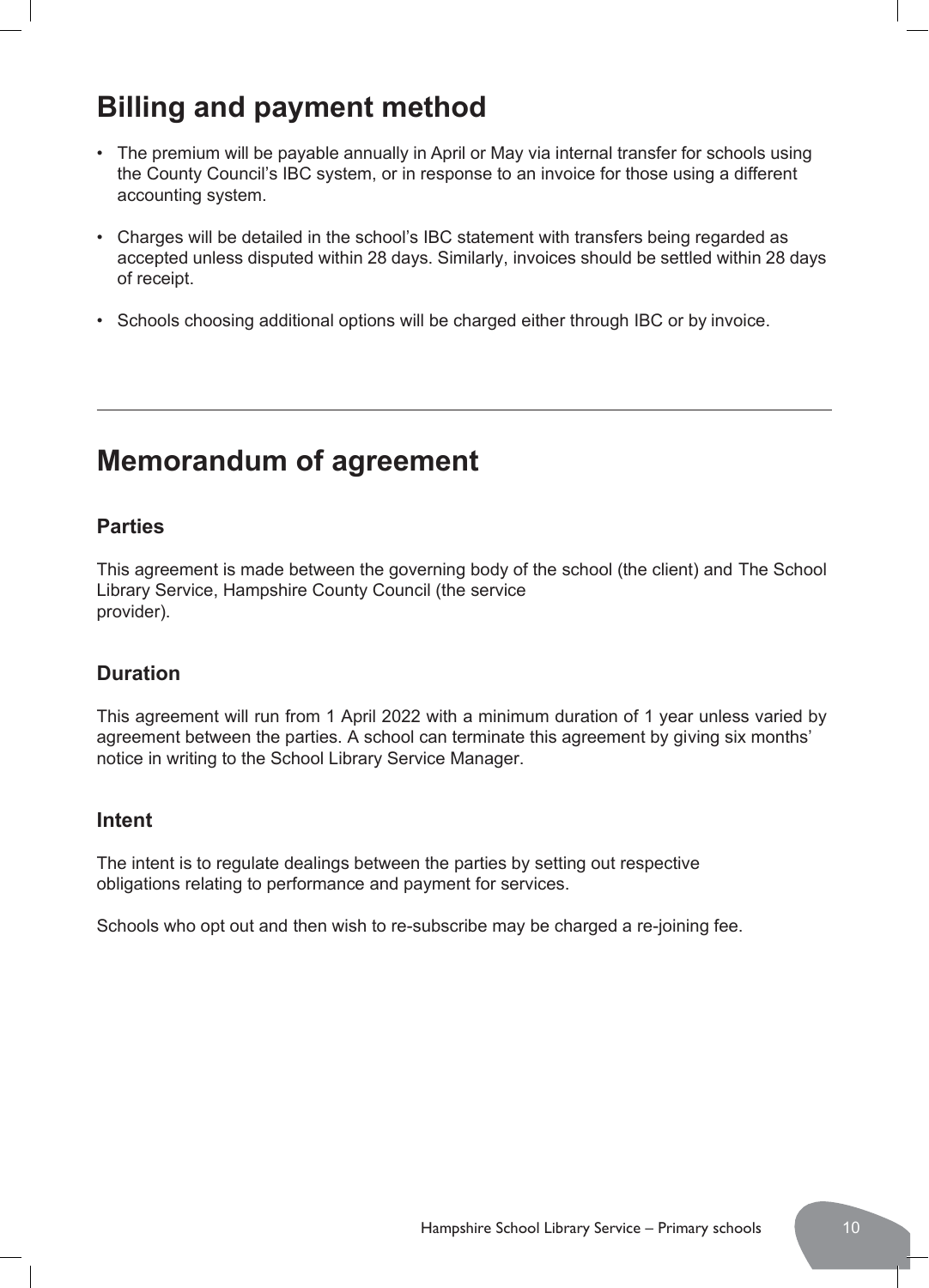# **Resolving disagreements**

Any concerns or complaints about the level or quality of service should firstly be made to the SLS Lead Adviser providing the service.

Customers who consider they have not received an adequate response from the member of staff should write to the School Library Service Manager.

Helen Bryant SLS HQ, Fareham Library, Osborn Road, Fareham, PO16 7EN

If there are still matters to be addressed, a formal written complaint should be made to:

Emma Noyce Head of the Library Service Hampshire County Council Castle Hill **Winchester Hampshire** SO23 8UL

If mutual confidence in the continuation of this service level agreement cannot be restored, it may be terminated by either party by giving six months' notice in writing to the School Library Service Manager.

# **Data protection**

The School Library Service will provide the services in this agreement in line with Hampshire County Council policies and will work in a way which is compliant with the General Data Protection Regulation 2018.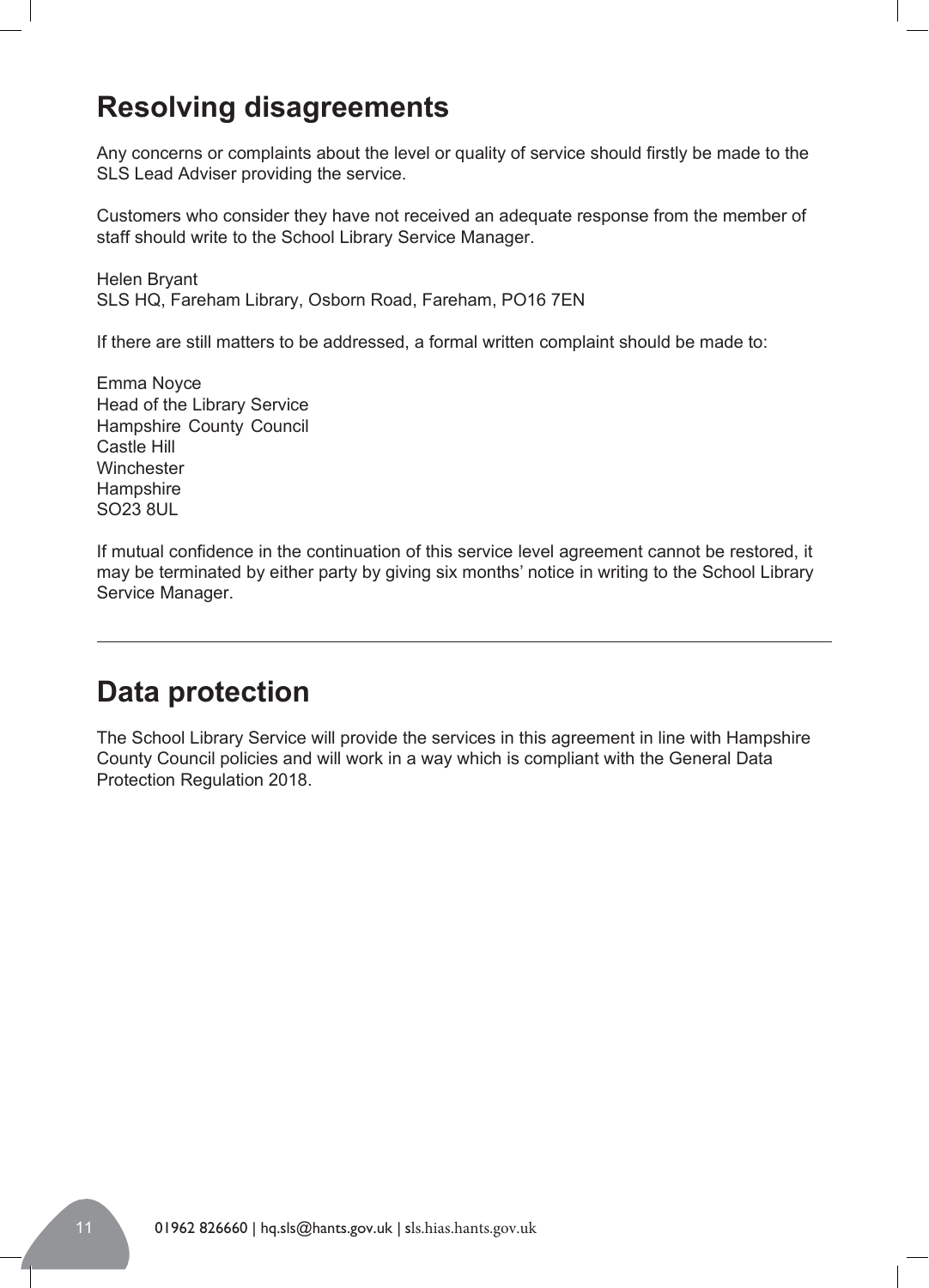# **Contact information**

| <b>Hampshire School Library Service Headquarters</b>                                                                               |                                        |  |
|------------------------------------------------------------------------------------------------------------------------------------|----------------------------------------|--|
| Hampshire School Library Service<br><b>Fareham Library</b><br><b>Osborn Road</b><br>Fareham<br><b>PO167EN</b>                      | 01962 826660                           |  |
|                                                                                                                                    | hq.sls@hants.gov.uk                    |  |
|                                                                                                                                    | Head of SLS, Helen Bryant              |  |
|                                                                                                                                    | helen.bryant@hants.gov.uk              |  |
|                                                                                                                                    |                                        |  |
| <b>South and East Schools</b>                                                                                                      |                                        |  |
| <b>Hampshire School Library Service</b><br>c/o Fareham Library<br><b>Osborn Road</b><br>Fareham<br><b>PO167EN</b>                  | 01329 284238                           |  |
|                                                                                                                                    | ses.sls@hants.gov.uk                   |  |
|                                                                                                                                    | <b>SLS Lead Adviser, Jill Florence</b> |  |
|                                                                                                                                    | jill.florence@hants.gov.uk             |  |
|                                                                                                                                    |                                        |  |
| <b>South West Schools</b>                                                                                                          |                                        |  |
| <b>Hampshire School Library Service</b><br>c/o Calmore Junior School<br><b>Calmore Drive</b><br>Calmore<br>Southampton<br>SO40 2ZZ | 023 8066 8481                          |  |
|                                                                                                                                    | sws.sls@hants.gov.uk                   |  |
|                                                                                                                                    | <b>SLS Lead Adviser, Helen Walton</b>  |  |
|                                                                                                                                    | helen.walton@hants.gov.uk              |  |
|                                                                                                                                    | <b>SLS Lead Adviser, Emma Ostler</b>   |  |
|                                                                                                                                    | emma.ostler@hants.gov.uk               |  |
|                                                                                                                                    |                                        |  |
| <b>North East Schools</b>                                                                                                          |                                        |  |
| <b>Hampshire School Library Service</b><br>c/o Earnhorough Library                                                                 | 01252 375823                           |  |
|                                                                                                                                    | noo ala@hanta aou uk                   |  |

c/o Farnborough Library Pinehurst Farnborough GU14 7JZ [nes.sls@hants.gov.uk](mailto:nes.sls@hants.gov.uk) SLS Lead Adviser, Abby Bunton [abby.bunton@hants.gov.uk](mailto:abby.bunton@hants.gov.uk)

| <b>North Schools</b>                                                                                                                             |                                         |
|--------------------------------------------------------------------------------------------------------------------------------------------------|-----------------------------------------|
| Hampshire School Library Service<br>c/o Chineham Library<br><b>Chineham District Centre</b><br>Chineham<br><b>Basingstoke</b><br><b>RG24 8BQ</b> | 01256 811089                            |
|                                                                                                                                                  | nos.sls@hants.gov.uk                    |
|                                                                                                                                                  | <b>SLS Lead Adviser, Bridget Rowley</b> |
|                                                                                                                                                  | bridget.rowley@hants.gov.uk             |